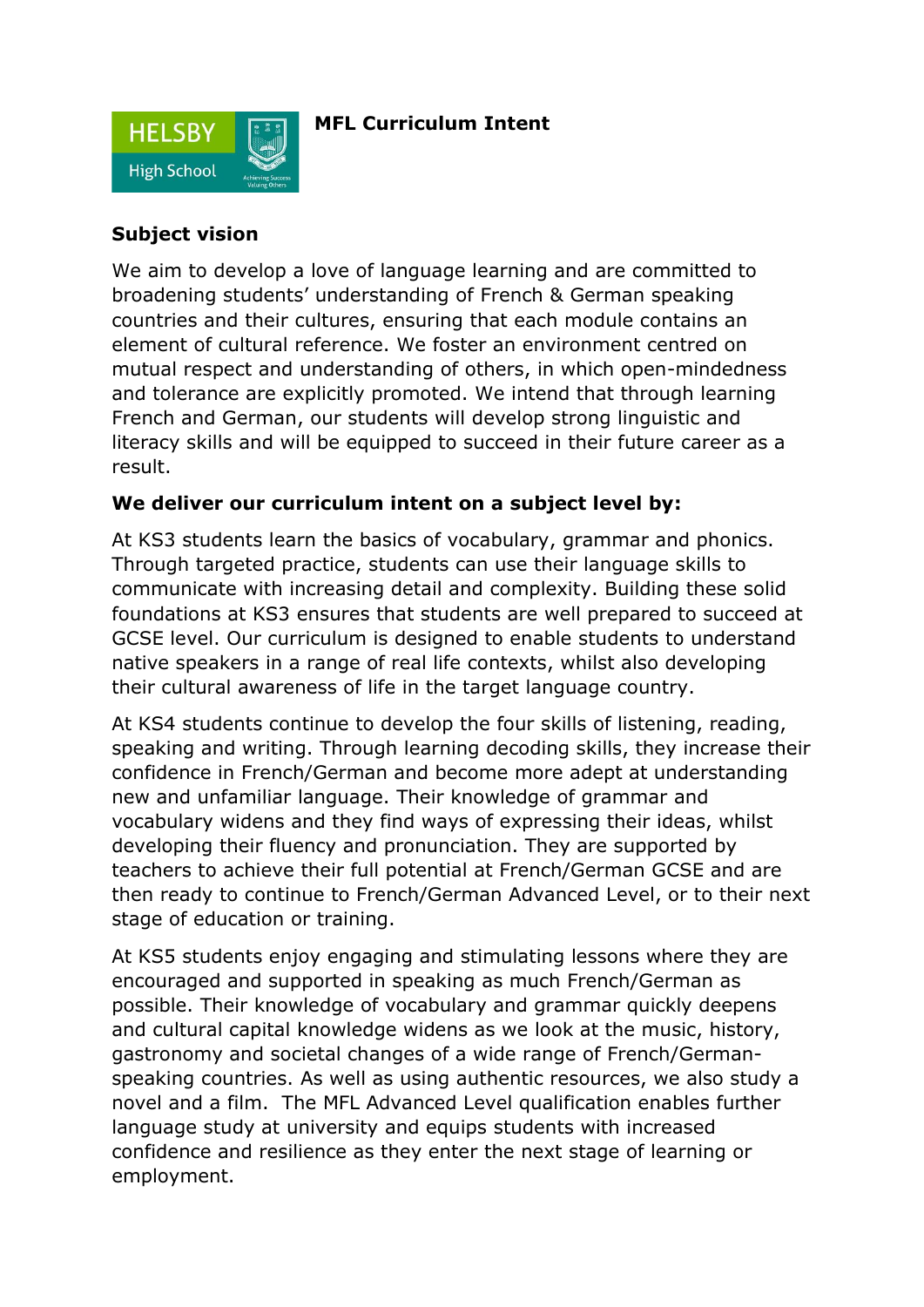# **Enrichment**

We are pleased to be able to offer students an exciting range of opportunities beyond the lesson: a lunchtime French and German club for Year 7 & 8 led by Y12 linguists, participation in school-based and national competitions and, in non-covid times, visits to France and Germany. We maintain strong relations with former students and our local universities and these people come in to school to give talks and run workshops. We have also found ways for students to be able to practise their French/German with native speakers thanks to undergraduate volunteers and members of the local community.

| Encouraging high aspiration<br>and a love of learning | Students are explicitly taught<br>about the value to their personal<br>and working lives of learning a<br>second language.<br>Students are more motivated<br>because they enjoy MFL lessons<br>and know that they are<br>progressing; this is the<br>department's aim.<br>Teachers have expert subject<br>knowledge and a passion for<br>teaching languages; these nurture<br>engagement and enthusiasm in<br>students.<br>Students are encouraged to<br>broaden their vocabulary in line<br>with their own interests and<br>opinions.<br>Every year, students continue to<br>study French/German at A Level<br>and even at university. |
|-------------------------------------------------------|-----------------------------------------------------------------------------------------------------------------------------------------------------------------------------------------------------------------------------------------------------------------------------------------------------------------------------------------------------------------------------------------------------------------------------------------------------------------------------------------------------------------------------------------------------------------------------------------------------------------------------------------|
| Maximising progress and<br>potential                  | Students in all key stages are<br>challenged to exceed their own<br>Target Grades and to reflect on<br>how to improve their work.<br>Students engage with a variety of<br>digital independent learning<br>resources which enhance their<br>learning.<br>In all key stages students have a<br>clear understanding of what they                                                                                                                                                                                                                                                                                                           |

# In *MFL*, students '**Achieve success'** by: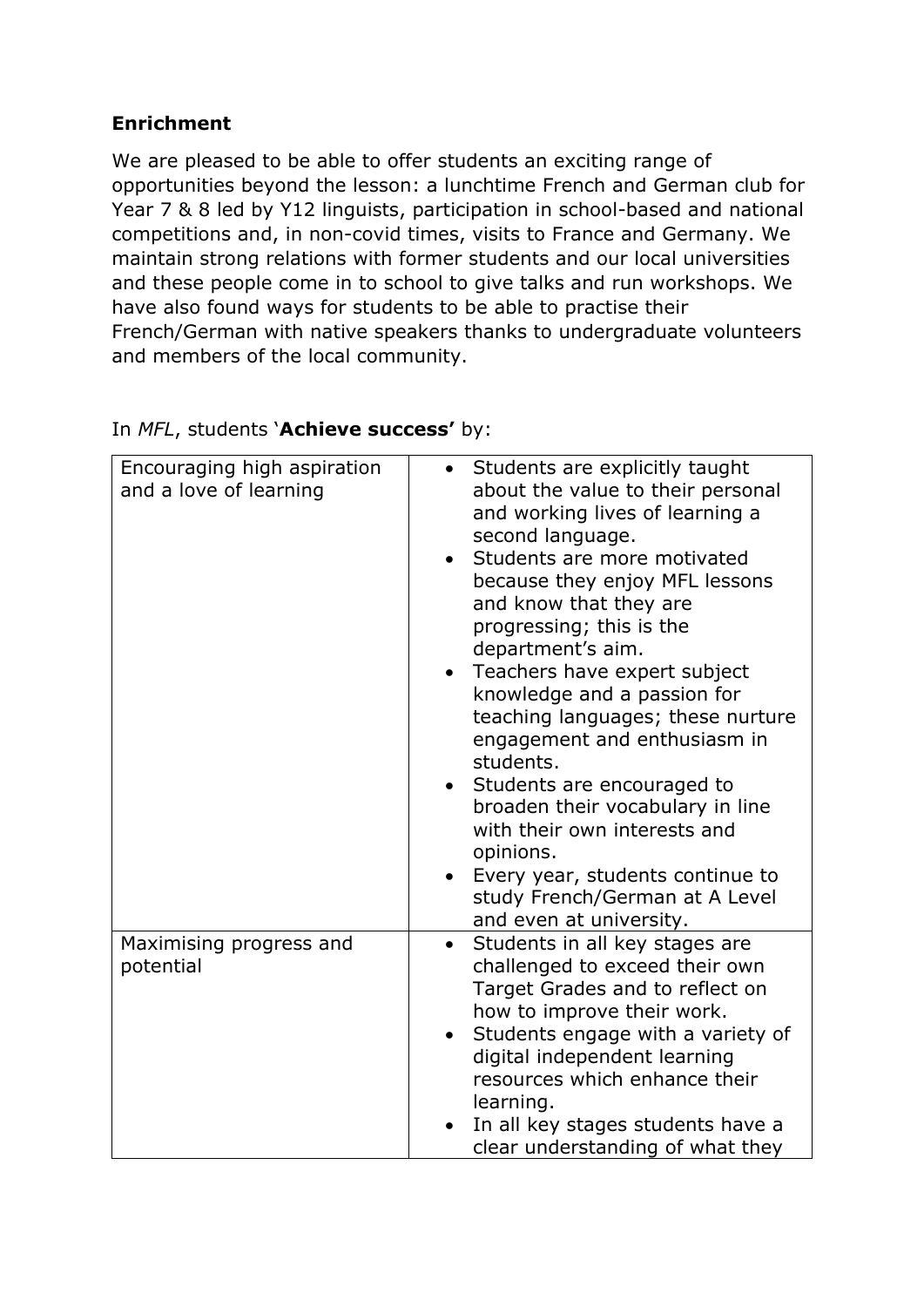|                                             | are doing well and what they need<br>to do to progress further.<br>The department liaises with local<br>primary schools to establish the<br>starting point in French of all<br>students.<br>All students are given the support<br>$\bullet$<br>and encouragement to succeed.<br>The GCSE course is an option for<br>all students, whatever their ability.<br>Teachers know how to stretch and<br>challenge exceptional linguists, so<br>that they access the highest<br>grades at GCSE and Advanced<br>Level.<br>For students who already have a<br>second language, the department<br>facilitates taking a GCSE or<br>Advanced Level as an additional<br>qualification.<br>Through learning French/German,<br>students are encouraged to<br>develop transferable skills, such as<br>communication, presentation,<br>teamwork, independent learning,<br>revision skills and creativity, which<br>can help them in other subjects as<br>well as future study, preparing for<br>interviews, and job/career<br>prospects. |
|---------------------------------------------|------------------------------------------------------------------------------------------------------------------------------------------------------------------------------------------------------------------------------------------------------------------------------------------------------------------------------------------------------------------------------------------------------------------------------------------------------------------------------------------------------------------------------------------------------------------------------------------------------------------------------------------------------------------------------------------------------------------------------------------------------------------------------------------------------------------------------------------------------------------------------------------------------------------------------------------------------------------------------------------------------------------------|
| Providing rewarding learning<br>experiences | Students enjoy a wide range of<br>creative activities in French<br>lessons. As examples KS3 student<br>research French/German foods,<br>KS4 students understand the<br>differences in French/German<br>schools, at KS5 students lead their<br>own research into a topic of their<br>choice and present their findings<br>(technology in Francophone Africa<br>or the rebuilding of the Notre<br>Dame cathedral).<br>Through learning a language,<br>students develop confidence,<br>independence, resilience and a<br>respect for others.                                                                                                                                                                                                                                                                                                                                                                                                                                                                              |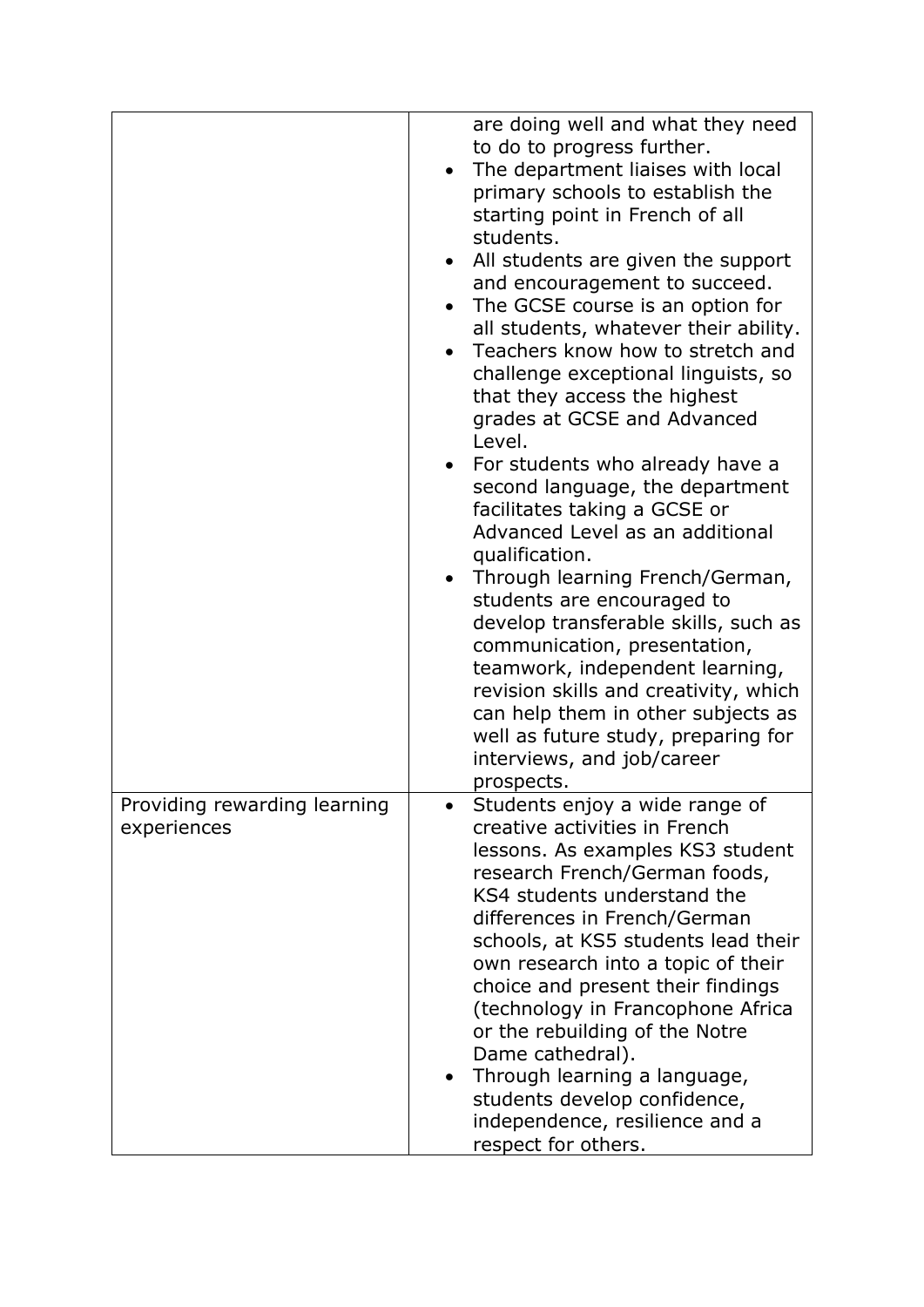| Offering diverse opportunities                 | Examples from all over the<br>Francophone/Germanic world are<br>used in lessons and on wall<br>displays to promote<br>multiculturalism within the<br>department.                                                                                                                                                                                                                                                                                                                                                                                                                                                           |
|------------------------------------------------|----------------------------------------------------------------------------------------------------------------------------------------------------------------------------------------------------------------------------------------------------------------------------------------------------------------------------------------------------------------------------------------------------------------------------------------------------------------------------------------------------------------------------------------------------------------------------------------------------------------------------|
| Recognising and celebrating<br>all achievement | Students are encouraged and<br>$\bullet$<br>praised regularly, as teachers<br>know that confidence leads to<br>progress.<br>Teachers sometimes send home<br>congratulatory emails to parents,<br>the 'Stars of the week' are<br>promoted on classroom boards<br>and there are competitions to<br>promote oral contributions in<br>lessons<br>All students are encouraged and<br>have the opportunity to enter<br>extra-curricular competitions, and<br>participants and winners are<br>celebrated on the school website<br>and on notice boards within the<br>MFL department, with displays<br>showing the students' work. |

# In *MFL*, students '**Value Others'** by:

| Contributing to a safe school<br>environment | • MFL teachers create a safe,<br>orderly and welcoming<br>atmosphere in the lessons.<br>• The department have a<br>dedicated suite of rooms and<br>most teachers have their own<br>classroom, so that they are<br>ready to greet students at<br>the door and welcome then in<br>to tidy rooms with colourful<br>wall displays.<br>• Students know that in MFL<br>lessons, there are high<br>expectations of behaviour<br>and the teachers will follow<br>school procedures in a<br>consistent manner. |
|----------------------------------------------|-------------------------------------------------------------------------------------------------------------------------------------------------------------------------------------------------------------------------------------------------------------------------------------------------------------------------------------------------------------------------------------------------------------------------------------------------------------------------------------------------------|
| Showing tolerance, respect and               | Through strong teacher-                                                                                                                                                                                                                                                                                                                                                                                                                                                                               |
| fairness                                     | student relationships in                                                                                                                                                                                                                                                                                                                                                                                                                                                                              |